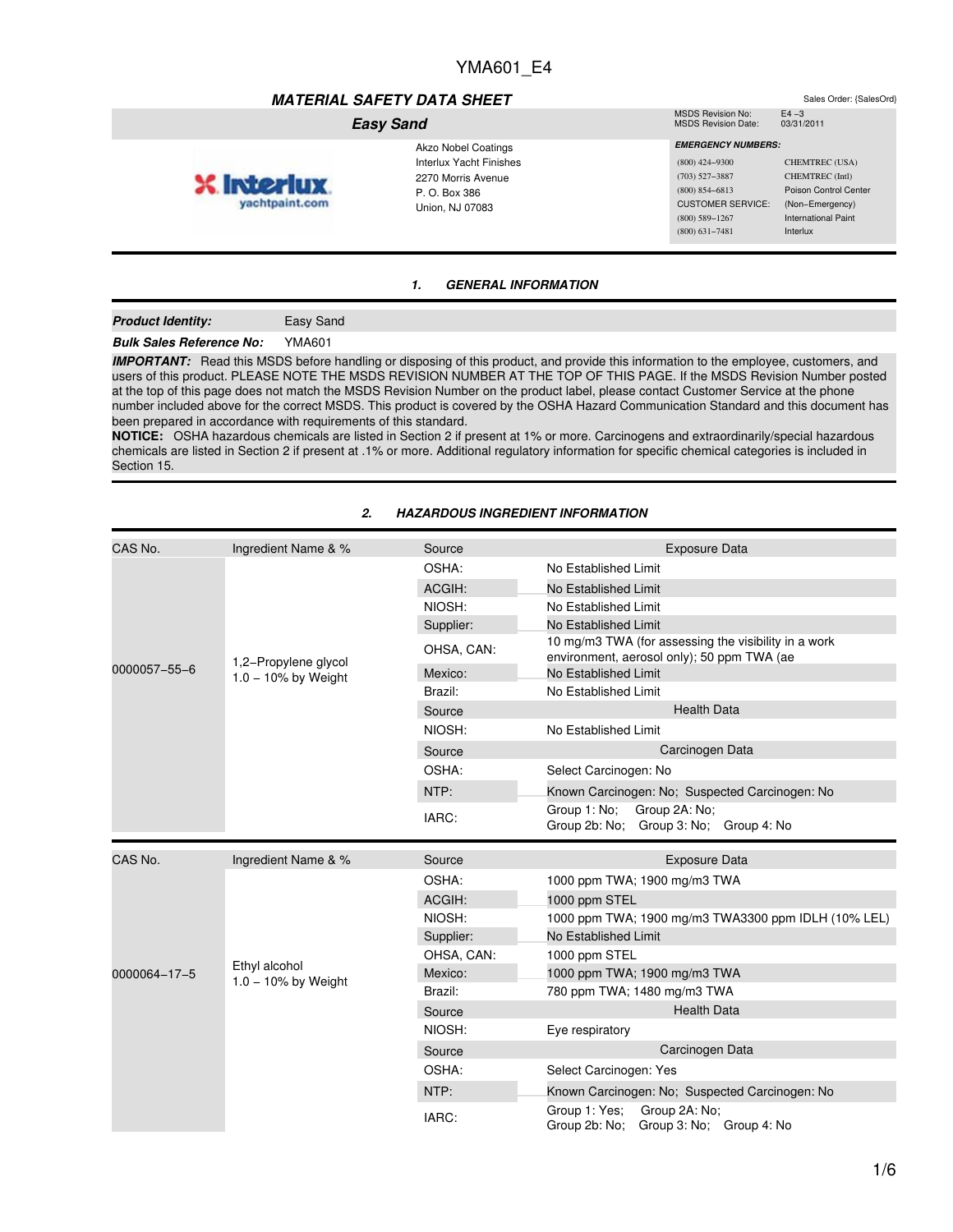| CAS No.      | Ingredient Name & %                                             | Source     | <b>Exposure Data</b>                                                    |  |
|--------------|-----------------------------------------------------------------|------------|-------------------------------------------------------------------------|--|
|              |                                                                 | OSHA:      | 150 ppm STEL; 540 mg/m3 STEL                                            |  |
|              |                                                                 | ACGIH:     | 100 ppm TWA150 ppm STEL                                                 |  |
|              |                                                                 | NIOSH:     | 100 ppm TWA; 360 mg/m3 TWA150 ppm STEL; 540 mg/m3<br><b>STEL</b>        |  |
|              |                                                                 | Supplier:  | No Established Limit                                                    |  |
|              | Propylene glycol monomethyl                                     | OHSA, CAN: | 100 ppm TWA150 ppm STEL                                                 |  |
| 0000107-98-2 | ether                                                           | Mexico:    | No Established Limit                                                    |  |
|              | $1.0 - 10\%$ by Weight                                          | Brazil:    | No Established Limit                                                    |  |
|              |                                                                 | Source     | <b>Health Data</b>                                                      |  |
|              |                                                                 | NIOSH:     | Eye nose                                                                |  |
|              |                                                                 | Source     | Carcinogen Data                                                         |  |
|              |                                                                 | OSHA:      | Select Carcinogen: No                                                   |  |
|              |                                                                 | NTP:       | Known Carcinogen: No; Suspected Carcinogen: No                          |  |
|              |                                                                 | IARC:      | Group 1: No;<br>Group 2A: No;<br>Group 2b: No; Group 3: No; Group 4: No |  |
|              |                                                                 |            |                                                                         |  |
| CAS No.      | Ingredient Name & %                                             | Source     | <b>Exposure Data</b>                                                    |  |
|              |                                                                 | OSHA:      | 15 mg/m3 TWA (total dust); 5 mg/m3 TWA (respirable fraction)            |  |
|              |                                                                 | ACGIH:     | No Established Limit                                                    |  |
|              |                                                                 | NIOSH:     | No Established Limit                                                    |  |
|              |                                                                 | Supplier:  | No Established Limit                                                    |  |
|              |                                                                 | OHSA, CAN: | No Established Limit                                                    |  |
| 0001344-28-1 | Aluminum oxide<br>25 - 50% by Weight                            | Mexico:    | 10 mg/m3 TWA                                                            |  |
|              |                                                                 | Brazil:    | No Established Limit                                                    |  |
|              |                                                                 | Source     | <b>Health Data</b>                                                      |  |
|              |                                                                 | NIOSH:     | No Established Limit                                                    |  |
|              |                                                                 | Source     | Carcinogen Data                                                         |  |
|              |                                                                 | OSHA:      | Select Carcinogen: No                                                   |  |
|              |                                                                 | NTP:       | Known Carcinogen: No; Suspected Carcinogen: No                          |  |
|              |                                                                 |            | Group 1: No;<br>Group 2A: No;                                           |  |
|              |                                                                 | IARC:      | Group 2b: No; Group 3: No; Group 4: No                                  |  |
| CAS No.      | Ingredient Name & %                                             | Source     | <b>Exposure Data</b>                                                    |  |
|              |                                                                 | OSHA:      | No Established Limit                                                    |  |
|              |                                                                 | ACGIH:     | No Established Limit                                                    |  |
|              |                                                                 | NIOSH:     | No Established Limit                                                    |  |
|              |                                                                 | Supplier:  | No Established Limit                                                    |  |
|              |                                                                 | OHSA, CAN: | No Established Limit                                                    |  |
| 0064742-48-9 | Naphtha, petroleum,<br>hydrotreated heavy<br>10 - 25% by Weight | Mexico:    | No Established Limit                                                    |  |
|              |                                                                 | Brazil:    | No Established Limit                                                    |  |
|              |                                                                 | Source     | <b>Health Data</b>                                                      |  |
|              |                                                                 | NIOSH:     | No Established Limit                                                    |  |
|              |                                                                 | Source     | Carcinogen Data                                                         |  |
|              |                                                                 | OSHA:      | Select Carcinogen: No                                                   |  |
|              |                                                                 |            |                                                                         |  |
|              |                                                                 | NTP:       | Known Carcinogen: No; Suspected Carcinogen: No                          |  |
|              |                                                                 | IARC:      | Group 1: No;<br>Group 2A: No;<br>Group 2b: No; Group 3: No; Group 4: No |  |

| ົ<br>ىك | <b>HAZARD IDENTIFICATION</b> |
|---------|------------------------------|
|         |                              |

Overview:

NOTICE: Reports have associated repeated and prolonged occupational overexposure to solvents with permanent brain and nervous system damage. Intentional misuse by deliberately concentrating and inhaling the contents may be harmful or fatal. Avoid contact with eyes, skin and clothing.

Inhalation: Harmful if inhaled. Causes nose and throat irritation. Vapors may affect the brain or nervous system causing dizziness,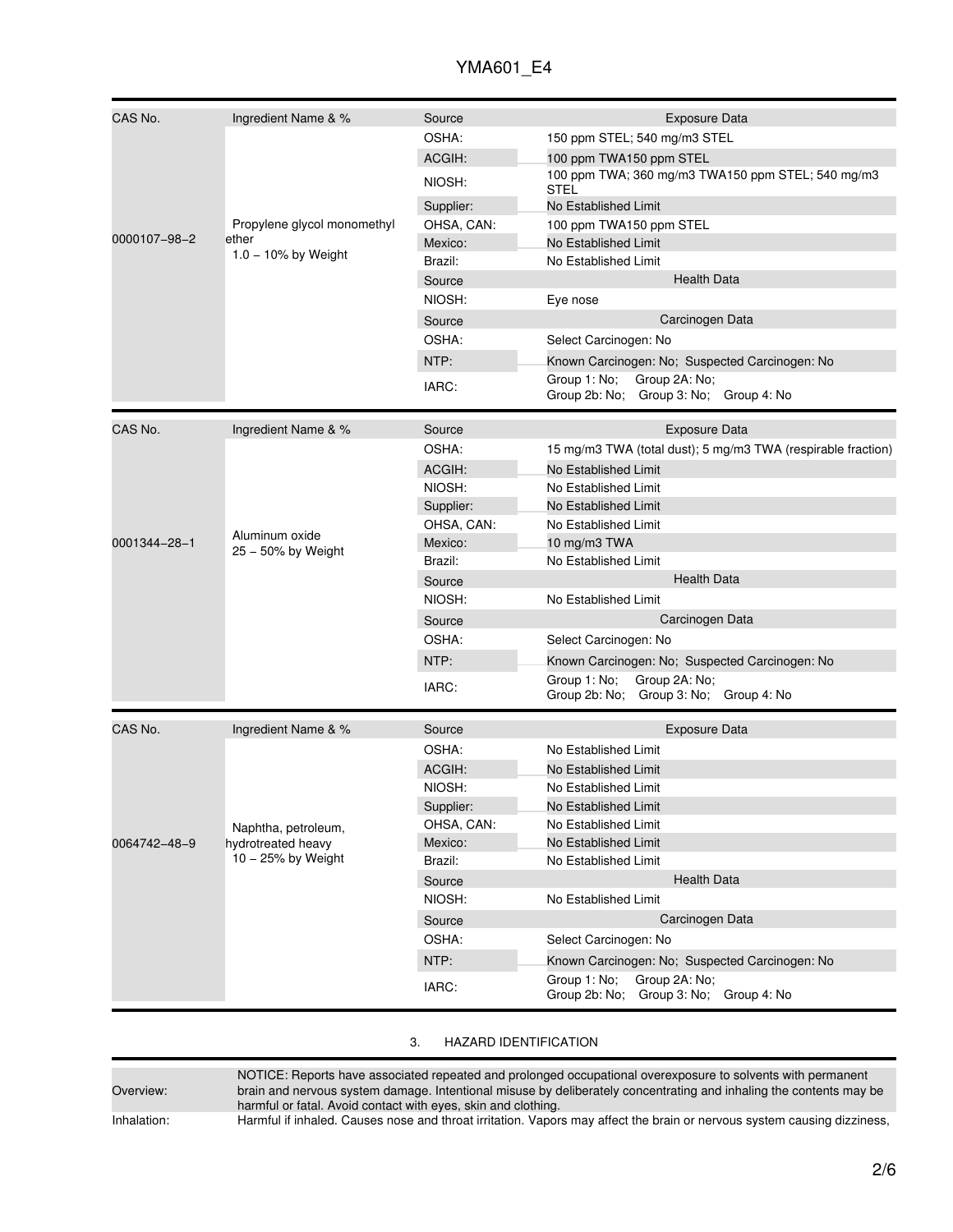|                  | headache or nausea.                                                                        |                                                                                                                                                                                                             |               |
|------------------|--------------------------------------------------------------------------------------------|-------------------------------------------------------------------------------------------------------------------------------------------------------------------------------------------------------------|---------------|
| Eyes:            | Causes severe eye irritation. Avoid contact with eyes.                                     |                                                                                                                                                                                                             |               |
| Skin:            |                                                                                            | Causes skin irritation. May be harmful if absorbed through the skin.                                                                                                                                        |               |
| Ingestion:       | Harmful if swallowed. May cause abdominal pain, nausea, vomiting, diarrhea, or drowsiness. |                                                                                                                                                                                                             |               |
| Chronic Effects: |                                                                                            | Possible cancer hazard. Contains an ingredient which may cause cancer based on animal data (See Section 2 and<br>Section 15 for each ingredient). Risk of cancer depends on duration and level of exposure. |               |
| HMIS Rating:     | Health: $2$                                                                                | Flammability: 3                                                                                                                                                                                             | Reactivity: 0 |
|                  |                                                                                            |                                                                                                                                                                                                             |               |

## 4. FIRST AID MEASURES

| General:    | Remove contaminated clothing and shoes. Get medical attention immediately. Wash clothing before reuse. Thoroughly<br>clean or destroy contaminated shoes.                                                    |
|-------------|--------------------------------------------------------------------------------------------------------------------------------------------------------------------------------------------------------------|
| Inhalation: | If inhaled, remove to fresh air. If not breathing, give artificial respiration. If breathing is difficult, give oxygen. Get<br>medical attention immediately.                                                |
| Eyes:       | In case of contact, immediately flush eyes with plenty of water for at least 15 minutes. Get medical attention<br>immediately.                                                                               |
| Skin:       | In case of contact, immediately flush skin with soap and plenty of water. Get medical attention immediately.                                                                                                 |
| Ingestion:  | If swallowed, immediately contact Poison Control Center at 1-800-854-6813. DO NOT induce vomiting unless<br>instructed to do so by medical personnel. Never give anything by mouth to an unconscious person. |

## 5. PROTECTIVE EQUIPMENT AND CONTROL MEASURES

| Respiratory:                 | Select equipment to provide protection from the ingredients listed in Section 2 of this document. Ensure fresh air entry<br>during application and drying. If you experience eye watering, headache or dizziness or if air monitoring demonstrates<br>dust, vapor, or mist levels are above applicable limits, wear an appropriate, properly fitted respirator (NIOSH approved)<br>during and after application. Follow respirator manufacturer's directions for respirator use. FOR USERS OF 3M<br>RESPIRATORY PROTECTION ONLY: For information and assistance on 3M occupational health and safety products,<br>call OH&ESD Technical Service toll free in U.S.A. 1-800-243-4630, in Canada call 1-800-267-4414. Please do not<br>contact these numbers regarding other manufacturer's respiratory protection products. 3M does not endorse the<br>accuracy of the information contained in this Material Safety Data Sheet. |
|------------------------------|--------------------------------------------------------------------------------------------------------------------------------------------------------------------------------------------------------------------------------------------------------------------------------------------------------------------------------------------------------------------------------------------------------------------------------------------------------------------------------------------------------------------------------------------------------------------------------------------------------------------------------------------------------------------------------------------------------------------------------------------------------------------------------------------------------------------------------------------------------------------------------------------------------------------------------|
| Eyes:                        | Avoid contact with eyes. Protective equipment should be selected to provide protection from exposure to the chemicals<br>listed in Section 2 of this document. Depending on the site–specific conditions of use, safety glasses, chemical<br>goggles, and/or head and face protection may be required to prevent contact. The equipment must be thoroughly<br>cleaned, or discarded after each use.                                                                                                                                                                                                                                                                                                                                                                                                                                                                                                                            |
| Skin/Hand:                   | Protective equipment should be selected to provide protection from exposure to the chemicals listed in Section 2 of this<br>document. Depending on the site–specific conditions of use, protective gloves, apron, boots, head and face protection<br>may be required to prevent contact. The equipment must be thoroughly cleaned, or discarded after each use.                                                                                                                                                                                                                                                                                                                                                                                                                                                                                                                                                                |
|                              | Engineering Controls: Prevent build–up of vapors by opening all windows and doors to achieve cross–ventilation.                                                                                                                                                                                                                                                                                                                                                                                                                                                                                                                                                                                                                                                                                                                                                                                                                |
| <b>Other Work Practices:</b> | Emergency eye wash fountains and safety showers should be available in the immediate vicinity of any potential<br>exposure. Use good personal hygiene practices. Wash hands before eating, drinking, using toilet facilities, etc.<br>Promptly remove soiled clothing and wash clothing thoroughly before reuse. Shower after work using plenty of soap<br>and water.                                                                                                                                                                                                                                                                                                                                                                                                                                                                                                                                                          |

## 6. FIRE AND EXPLOSION INFORMATION

| Flash Point:                 | F: 89<br>C: 32                                                                                                                                                                                                                                                                                                                                                                                                                                                                               |
|------------------------------|----------------------------------------------------------------------------------------------------------------------------------------------------------------------------------------------------------------------------------------------------------------------------------------------------------------------------------------------------------------------------------------------------------------------------------------------------------------------------------------------|
|                              |                                                                                                                                                                                                                                                                                                                                                                                                                                                                                              |
| Lower Explosive Limit (LEL): | 1.6 (% vol in air) at Normal Atmospheric Temp and Pressure                                                                                                                                                                                                                                                                                                                                                                                                                                   |
| Fire and Explosion Hazards:  | Flammable liquid and vapor. FLAMMABLE/COMBUSTIBLE MATERIALS: Will be easily ignited by heat,<br>sparks or flames. Vapors may form explosive mixtures with air. Vapors may travel to source of ignition and<br>flash back. Most vapors are heavier than air. They will spread along ground and collect in low or confined<br>areas (sewers, basements, tanks) creating a vapor explosion hazard. Runoff to sewers may create fire or<br>explosion hazard. Containers may explode when heated. |
| Fire Fighting Procedures:    | Also Reference Emergency Response Guide Number: Not Determined                                                                                                                                                                                                                                                                                                                                                                                                                               |
|                              | 7.<br>PHYSICAL AND CHEMICAL PROPERTIES                                                                                                                                                                                                                                                                                                                                                                                                                                                       |
|                              |                                                                                                                                                                                                                                                                                                                                                                                                                                                                                              |

Physical State: Liquid Red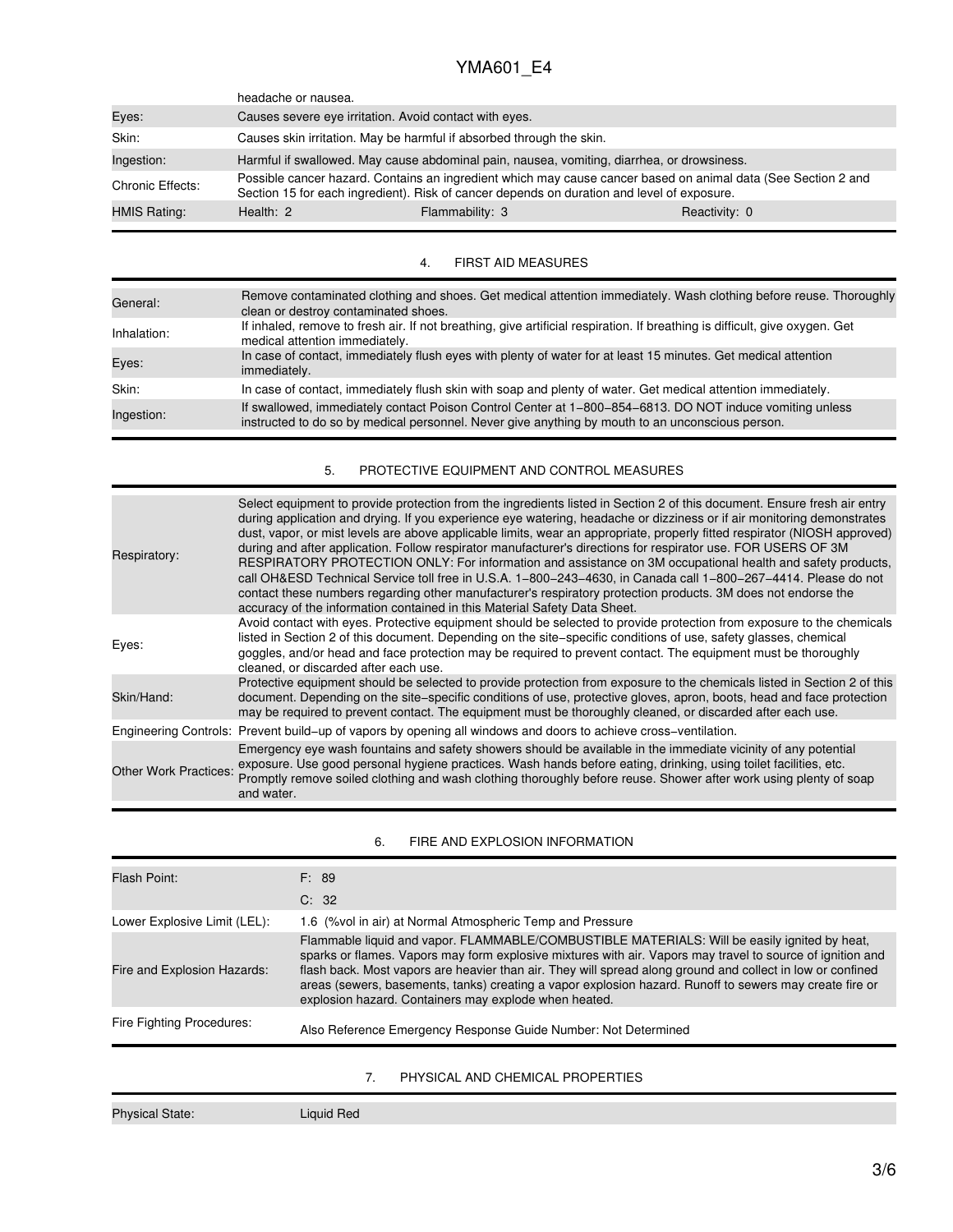| pH:                                                               | No Established Limit                                                                                                                                                                                                                                                                                                                                                                                                                                                                                                                                                                 |  |  |
|-------------------------------------------------------------------|--------------------------------------------------------------------------------------------------------------------------------------------------------------------------------------------------------------------------------------------------------------------------------------------------------------------------------------------------------------------------------------------------------------------------------------------------------------------------------------------------------------------------------------------------------------------------------------|--|--|
| Specific Gravity:                                                 | 1.34116                                                                                                                                                                                                                                                                                                                                                                                                                                                                                                                                                                              |  |  |
| Boiling Point (F):                                                | 212                                                                                                                                                                                                                                                                                                                                                                                                                                                                                                                                                                                  |  |  |
| Vapor Density:                                                    | Heavier than air                                                                                                                                                                                                                                                                                                                                                                                                                                                                                                                                                                     |  |  |
| VOC Content (lbs):                                                | Refer to the Technical Data Sheet for this product.                                                                                                                                                                                                                                                                                                                                                                                                                                                                                                                                  |  |  |
| <b>Evaporation Rate:</b>                                          | Slower than ether                                                                                                                                                                                                                                                                                                                                                                                                                                                                                                                                                                    |  |  |
| VOHAP content (gm/litre of paint):3.76 (as supplied)              |                                                                                                                                                                                                                                                                                                                                                                                                                                                                                                                                                                                      |  |  |
| VOHAP content (gm/litre of Solid 15.46 (as supplied)<br>Coating): |                                                                                                                                                                                                                                                                                                                                                                                                                                                                                                                                                                                      |  |  |
|                                                                   | STABILITY AND REACTIVITY DATA<br>8.                                                                                                                                                                                                                                                                                                                                                                                                                                                                                                                                                  |  |  |
| General:                                                          | This product is stable and hazardous polymerization will not occur. Not sensitive to mechanical impact. Excessive                                                                                                                                                                                                                                                                                                                                                                                                                                                                    |  |  |
| Incompatible Materials:                                           | heat and fumes generation can occur if improperly handled.<br>Strong oxidizing agents.                                                                                                                                                                                                                                                                                                                                                                                                                                                                                               |  |  |
| Hazardous Decompostion:                                           | May produce hazardous fumes when heated to decomposition as in welding. Fumes may produce Carbon<br>Dioxide and Carbon Monoxide.                                                                                                                                                                                                                                                                                                                                                                                                                                                     |  |  |
|                                                                   | 9.<br><b>HANDLING AND STORAGE</b>                                                                                                                                                                                                                                                                                                                                                                                                                                                                                                                                                    |  |  |
| Storage Temperature:                                              | Store between 40-100F (4-38C).                                                                                                                                                                                                                                                                                                                                                                                                                                                                                                                                                       |  |  |
|                                                                   | Keep away from heat, sparks and flame. Do not smoke. Extinguish all flames and pilot lights, and turn off stoves,                                                                                                                                                                                                                                                                                                                                                                                                                                                                    |  |  |
| Handling and Storage<br>Precautions:                              | heaters, electric motors and other sources of ignition during use and until all vapors are gone. Vapors may cause<br>flash fire or ignite explosively. Prevent build-up of vapors by opening all windows and doors to achieve<br>cross-ventilation. Avoid contact with eyes and clothing. Avoid prolonged or repeated contact with skin. Close<br>container after each use. Wash thoroughly after handling.                                                                                                                                                                          |  |  |
|                                                                   | <b>TOXICOLOGICAL DATA</b><br>10.                                                                                                                                                                                                                                                                                                                                                                                                                                                                                                                                                     |  |  |
| General:                                                          | NOTICE: Reports have associated repeated and prolonged occupational overexposure to solvents with<br>permanent brain and nervous system damage. Intentional misuse by deliberately concentrating and inhaling the<br>contents may be harmful or fatal. No additional information provided for this product. See Section 2 for chemical<br>specific data.                                                                                                                                                                                                                             |  |  |
|                                                                   | 11.<br>ECOLOGICAL DATA                                                                                                                                                                                                                                                                                                                                                                                                                                                                                                                                                               |  |  |
| General:                                                          | No additional information provided for this product. See Section 2 for chemical specific data.                                                                                                                                                                                                                                                                                                                                                                                                                                                                                       |  |  |
|                                                                   | ACCIDENTAL RELEASE MEASURES<br>12.                                                                                                                                                                                                                                                                                                                                                                                                                                                                                                                                                   |  |  |
|                                                                   | ELIMINATE ALL IGNITION SOURCES (no smoking, flares, sparks or flames in immediate area). Use only<br>non-sparking equipment to handle spilled material and absorbent. Do not touch or walk through spilled material.<br>Spill Response Procedures: Stop leak if you can do so without risk. Prevent entry into waterways, sewers, basements or confined areas. A<br>vapor suppressing foam may be used to reduce vapors. Absorb or cover with dry earth, sand, or other<br>non-combustible material and transfer to containers. Use non-sparking tools to collect absorbed material. |  |  |
| <b>Public Safety:</b>                                             | CALL CHEMTREC at (800)-424-9300 for emergency response. Isolate spill or leak area immediately for at least<br>25 to 50 meters (80 to 160 feet) in all directions. Keep unauthorized personnel away. Stay upwind. Keep out of<br>low areas. Ventilate closed spaces before entering. LARGE SPILLS: Consider initial downwind evacuation for at<br>least 300 meters (1000 feet).<br>Also, Reference Emergency Response Guide Number: Not Determined                                                                                                                                   |  |  |
|                                                                   | DISPOSAL CONSIDERATION<br>13.                                                                                                                                                                                                                                                                                                                                                                                                                                                                                                                                                        |  |  |
| <b>Waste Disposal:</b>                                            | Dispose of in accordance with local, state and federal regulations. (Also reference RCRA information in Section<br>15 if listed).                                                                                                                                                                                                                                                                                                                                                                                                                                                    |  |  |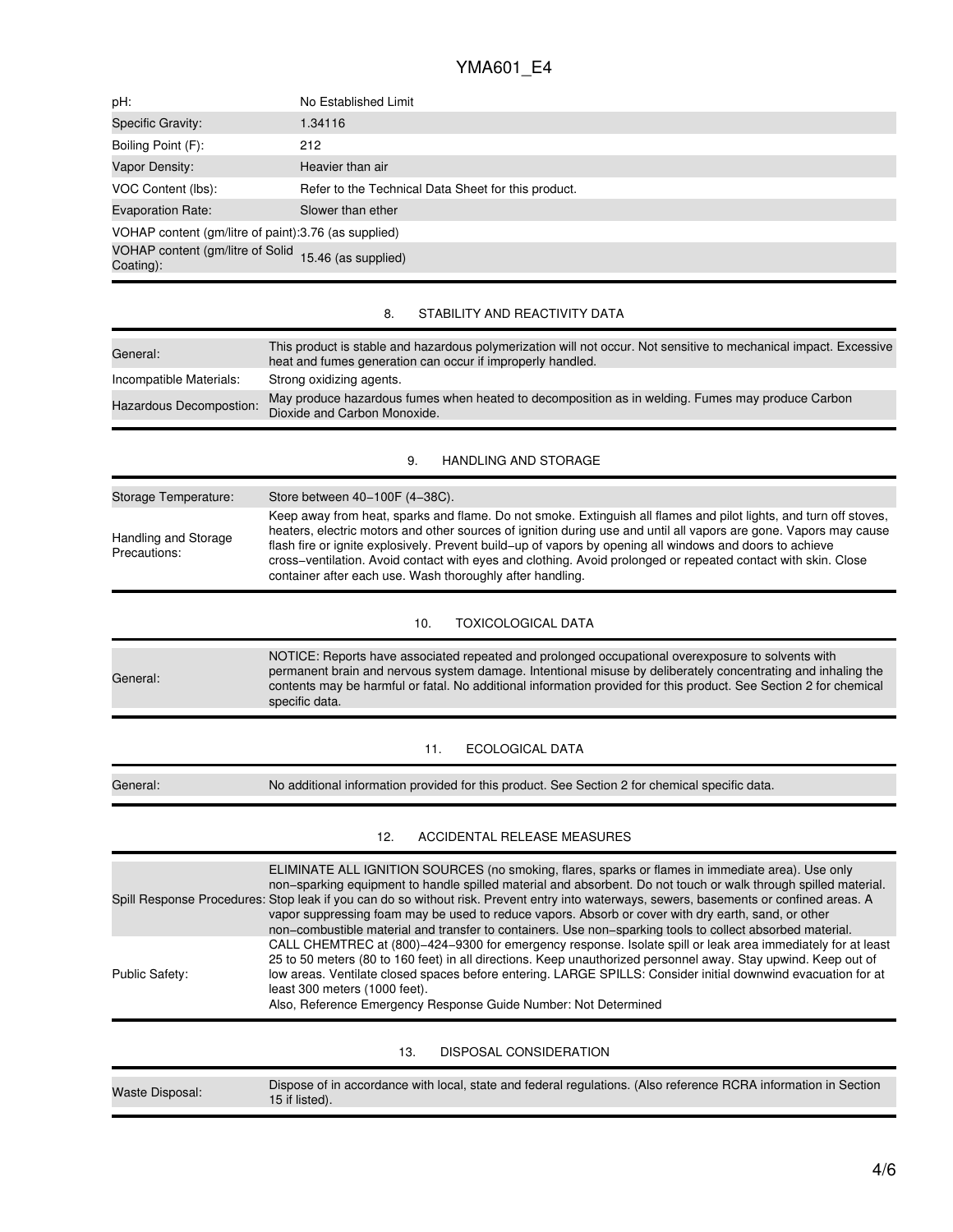## 14. TRANSPORTATION INFORMATION

|                                                        | DOT (Domestic Surface Transportation) |                                                             | IMO / IMDG (Ocean Transportation) |
|--------------------------------------------------------|---------------------------------------|-------------------------------------------------------------|-----------------------------------|
| DOT Proper Shipping Name:<br>CONSUMER COMMODITY, ORM-D |                                       | <b>IMDG Proper Shipping Name:</b><br>PAINT RELATED MATERIAL |                                   |
| DOT Hazard Class:                                      | N <sub>R</sub>                        | <b>IMDG Hazard Class:</b>                                   | Flammable Liquid, 3               |
| UN / NA Number:                                        | Not Regulated                         | UN Number:                                                  | UN 1263                           |
| DOT Packing Group:                                     | Not Regulated                         | <b>IMDG Packing Group:</b>                                  | - 111                             |
| CERCLA/DOT RQ:                                         | 223776 gal. / 2500000 lbs.            | System Reference Code: 186                                  |                                   |

## 15. REGULATORY INFORMATION

| <b>Regulatory Overview:</b>                                                                                                                                                                                                                                                                                                                                                                            | The regulatory data in Section 15 is not intended to be<br>all–inclusive, only selected regulations are represented. All<br>ingredients of this product are listed on the TSCA (Toxic<br>Substance Control Act) Inventory or are not required to be listed<br>on the TSCA Inventory.<br><b>Note:</b> Any chemical ingredients listed in Section 15, that do not<br>also appear in Section 2, are contained in the product at a<br>concentration below the applicable OSHA threshold level of 1%<br>or 0.1%. |
|--------------------------------------------------------------------------------------------------------------------------------------------------------------------------------------------------------------------------------------------------------------------------------------------------------------------------------------------------------------------------------------------------------|-------------------------------------------------------------------------------------------------------------------------------------------------------------------------------------------------------------------------------------------------------------------------------------------------------------------------------------------------------------------------------------------------------------------------------------------------------------------------------------------------------------|
| <b>WHMIS Classification:</b>                                                                                                                                                                                                                                                                                                                                                                           | No Established Limit                                                                                                                                                                                                                                                                                                                                                                                                                                                                                        |
| <b>Regulatory List</b><br>DOT Marine Pollutants (10%):<br>(No Product Ingredients<br>Listed)<br><b>DOT Severe Marine Pollutants</b><br>$(1%)$ :<br>(No Product Ingredients<br>Listed)<br>EPCRA 311/312 Chemicals and<br>$RQs (> .1\%)$ :<br>0000067-56-1<br><b>EPCRA 302 Extremely Hazardous</b><br>$(>1\%)$ :<br>(No Product Ingredients<br>Listed)<br><b>EPCRA 313 Toxic Chemicals</b><br>$(>1\%)$ : | Product Ingredients on List<br>Methanol: 5000 lb final RQ; 2270 kg final RQ                                                                                                                                                                                                                                                                                                                                                                                                                                 |
| 0001344-28-1                                                                                                                                                                                                                                                                                                                                                                                           | Aluminum oxide                                                                                                                                                                                                                                                                                                                                                                                                                                                                                              |
| 0000067-56-1                                                                                                                                                                                                                                                                                                                                                                                           | Methanol                                                                                                                                                                                                                                                                                                                                                                                                                                                                                                    |
| Mass RTK Substances (>1%):                                                                                                                                                                                                                                                                                                                                                                             |                                                                                                                                                                                                                                                                                                                                                                                                                                                                                                             |
| 0001344-28-1                                                                                                                                                                                                                                                                                                                                                                                           | Aluminum oxide                                                                                                                                                                                                                                                                                                                                                                                                                                                                                              |
| 0000064-17-5                                                                                                                                                                                                                                                                                                                                                                                           | Ethyl alcohol                                                                                                                                                                                                                                                                                                                                                                                                                                                                                               |
| 0000107-98-2                                                                                                                                                                                                                                                                                                                                                                                           | Propylene glycol monomethyl ether                                                                                                                                                                                                                                                                                                                                                                                                                                                                           |
| Mass Extraordinarily Haz Sub<br>$(>0.01\%)$ :                                                                                                                                                                                                                                                                                                                                                          |                                                                                                                                                                                                                                                                                                                                                                                                                                                                                                             |
| (No Product Ingredients                                                                                                                                                                                                                                                                                                                                                                                |                                                                                                                                                                                                                                                                                                                                                                                                                                                                                                             |
| Listed)<br>Penn RTK Substances (>1%) :<br>0001344-28-1<br>0000064-17-5<br>0000057-55-6<br>0000107-98-2<br>Penn Special Hazardous<br>Substances (>.01%) :<br>(No Product Ingredients<br>Listed)                                                                                                                                                                                                         | Aluminum oxide<br>Ethyl alcohol<br>1,2-Propylene glycol<br>Propylene glycol monomethyl ether                                                                                                                                                                                                                                                                                                                                                                                                                |
| Rhode Island Hazardous<br>Substances (>.1%) :<br>0001344-28-1<br>0000064-17-5<br>0001309-37-1<br>0000067-56-1<br>0000057-55-6                                                                                                                                                                                                                                                                          | Aluminum oxide<br>Ethyl alcohol<br>Iron oxide<br>Methanol<br>1,2-Propylene glycol                                                                                                                                                                                                                                                                                                                                                                                                                           |